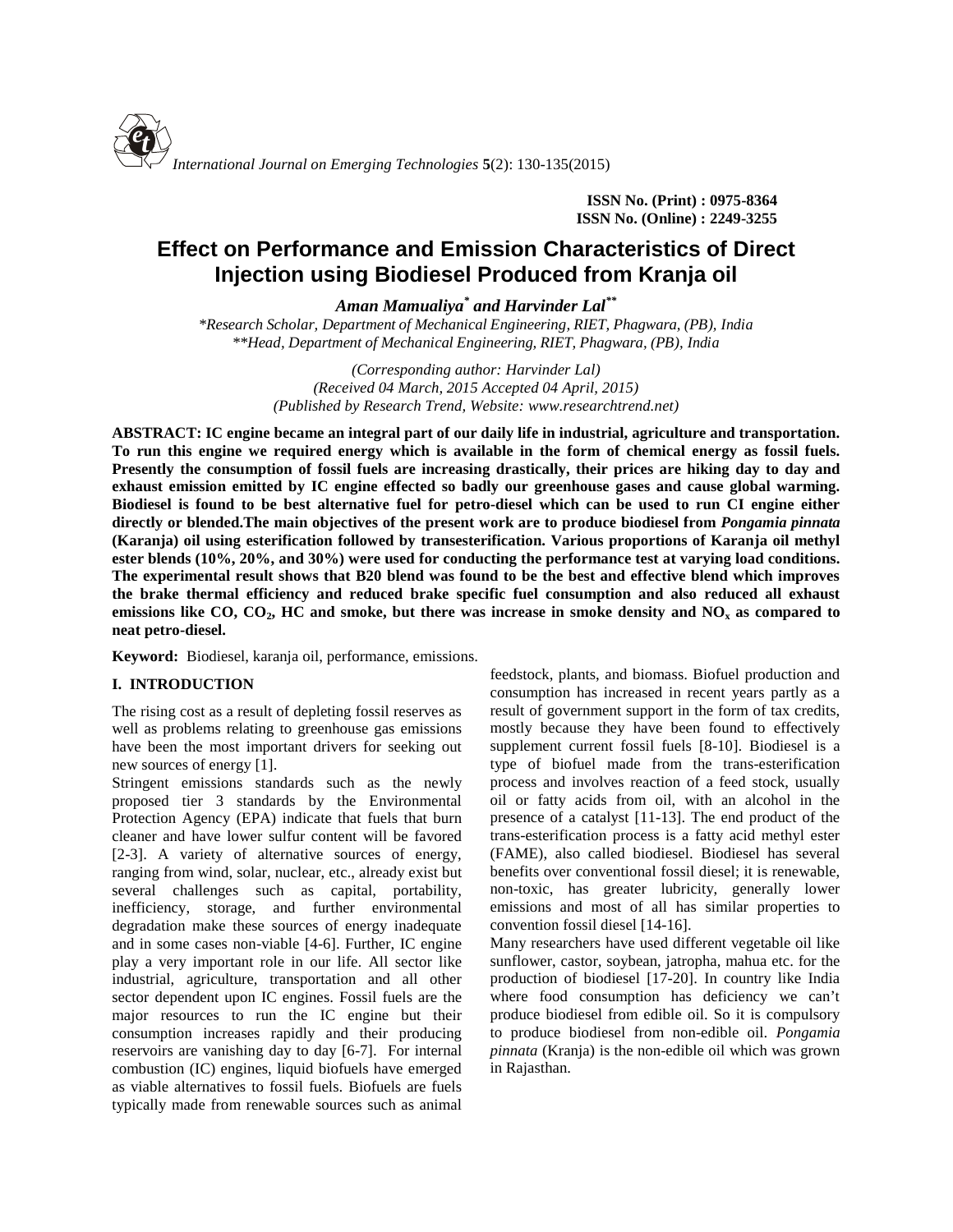It was found that very less number of literatures was found for the production of biodiesel and engine performance and emission characteristics from karanja oil [21-24]. In this study, firstly two-step transesterification method was used to produce biodiesel from karanja oil because FFA content of karanja oil is greater than 5%. Engine performance and emission characteristics were analyzed by CI engine using biodiesel produced from karanja oil.

# **II. EXPERIMENTAL**

#### *(i) Production of biodiesel*

The production of biodiesel was done by two-step transesterification process. Basically the Oleic acid and Linoleic acid are 53% and 18% are the major composition of mono unsaturated acids while minor composition like Palmitic acid and Stearic acid are 13% and 7% respectively represents the saturated acids [22-23]. Two-step transesterification process was used for the production of biodiesel. Production of biodiesel was done at reaction time of 2 hr, catalyst- NaOH (1% wt.) and reaction temperature  $68^{\circ}$ C and molar ratio 1:8. The physical properties of biodiesel was compared with ASTM standards as shown in the Table 1.

**Table 1: Properties of biodiesel.**

| S.n            | Propertie                | Units                  | Karanj | Karanja  | ASTM                 |                 |
|----------------|--------------------------|------------------------|--------|----------|----------------------|-----------------|
| $\mathbf{O}$   | S                        |                        | a oil  | biodiese | standard<br>s D 6751 | Engine          |
|                |                          |                        |        | 1        |                      | <b>BHP</b>      |
| $\mathbf{1}$   | Acid                     | mg of                  | 16.66  | 0.5      | $0 - .5$             |                 |
|                | value                    | KOH/                   |        |          |                      | Bore            |
|                |                          | gm of<br>oil           |        |          |                      | Stroke          |
| $\overline{2}$ | <b>FFA</b>               | %age                   | 8.33   | 0.25     | < 0.5                | No. of $\alpha$ |
| 3              | Iodine                   | gm of                  | 206    | 185      | 120                  |                 |
|                | value                    | Iodine                 |        |          |                      | Dynam           |
|                |                          | /100g<br>of<br>m       |        |          |                      | Drum d          |
|                |                          | oil                    |        |          |                      | $D_{0}$         |
| 4              | Density                  | $\text{kg}/\text{m}^3$ | 935    | 897      | 880                  |                 |
|                | $(40^0 C)$               |                        |        |          |                      | $C_d$           |
| 5              |                          | cSt                    | 41     |          |                      | ofdisch         |
|                | Kinemati                 |                        |        | 5.4      | $1.9 - 6$            |                 |
|                | $\mathbf{C}$             |                        |        |          |                      | Emissio         |
|                | viscosity<br>$(40^{0}C)$ |                        |        |          |                      | $(CO)$ n        |
|                |                          |                        |        |          |                      | $(HC)$ w        |

*(ii) Engine set up*

Fig. 1 shows schematic diagram of the experimental setup.The engine set up shown is single cylinder water cooled diesel engine. The engine has rated output 5.2kw at speed 1500rpm with compression ratio 17.5, injection pressure  $180\text{kg/cm}^3$  and coupled with rope

break dynamometer. The detailed specification of engine is given in Table 2. Performance test are carried out on compression ignition engine using various blends of biodiesel and diesel as fuel.



1. Engine 2. Dynamometer 3.Air plenum 4.U-tube manometer 5. Dual biodiesel tank 6.Exhaust gas analyzer

**Fig. 1.** Experimental setup.

| Table 2: Engine specifications. |  |
|---------------------------------|--|
|---------------------------------|--|

| Engine speed          |              | 1500 rpm           |  |  |  |
|-----------------------|--------------|--------------------|--|--|--|
| <b>BHP</b>            |              | 5                  |  |  |  |
| Bore                  |              | 80mm               |  |  |  |
| <b>Stroke</b>         |              | 95 <sub>mm</sub>   |  |  |  |
| No. of cylinder       |              | 1                  |  |  |  |
| Dynamometer           |              | Mechanical loading |  |  |  |
| Drum dynamometer      |              | $28 \text{ cm}$    |  |  |  |
| $D_{o}$               |              | 24 <sub>mm</sub>   |  |  |  |
| $C_d$<br>ofdischarge) | (Coefficient | 0.6                |  |  |  |

Emission such as carbon dioxide, carbon monoxide (CO) nitrous oxide  $(NO<sub>x</sub>)$  and unburned hydrocarbon (HC) were measured by an exhaust gas analyzer and smoke density was measured by smoke meter. Initially, the engine was started on neat diesel fuel and warmed up, once the engine was reached the stabilized working condition. Then parameters like the speed of operation, fuel consumption, engine load and exhaust emission were measured. Further the experiment was repeated for B10, B20 and B30 blends.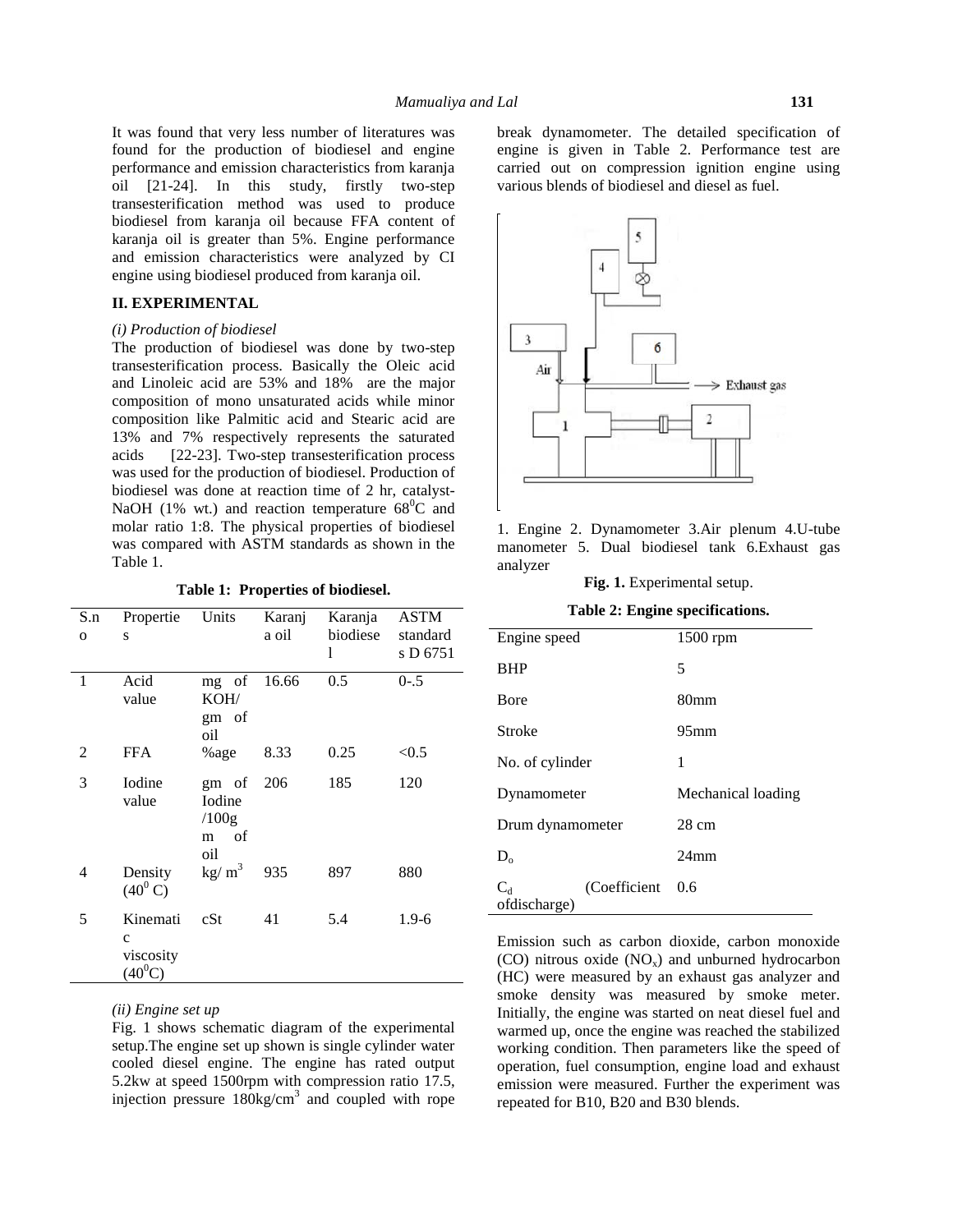## **III. RESULTS AND DISCUSSIONS**

#### *(i) Engine Performance.*

The biodiesel obtained from karanja oil by two step transesterification was blended with petro-diesel in three different portions, i.e., 10%, 20%, 30% by volume. For obtaining karanja biodiesel blend B-10, 90% of diesel is mixed with 10% of karanja biodiesel by volume. Similarly for B20 and B30 blend were obtained. The properties of the different blends (B10, B20 and B30) and petro-diesel are measured as per ASTM standards for experimentation as shown in Table 3**.**

**Table 3: Fuel properties of the petro-diesel, karanja biodiesel, B10, B20 and B30.**

| S. | Proper        | Unit                 | Petr  | Karan | B1  | <b>B2</b> | B <sub>3</sub> |  |
|----|---------------|----------------------|-------|-------|-----|-----------|----------------|--|
| no | ties          | S                    | $O -$ | ja    | 0   | 0         | 0              |  |
|    |               |                      | Die   | biodi |     |           |                |  |
|    |               |                      | sel   | esel  |     |           |                |  |
| 1  | Densit        | $\text{kg}/\text{g}$ | 850   | 897   | 854 | 86        | 864            |  |
|    | $y(15^0)$     | m                    |       |       |     | $\theta$  |                |  |
|    | $\mathcal{C}$ |                      |       |       |     |           |                |  |
| 2  | Kinem         | cSt                  | 2.6   | 5.4   | 2.8 | 3.        | 3.4            |  |
|    | atic          |                      |       |       | 8   | 16        | 4              |  |
|    | <b>Viscos</b> |                      |       |       |     |           |                |  |
|    | ity           |                      |       |       |     |           |                |  |
|    | $(40^{0}C)$   |                      |       |       |     |           |                |  |
| 3  | Flash         | degr                 | 65    | 115   | 71  | 79        | 86             |  |
|    | Point         | ee                   |       |       |     |           |                |  |
|    |               | cent                 |       |       |     |           |                |  |
|    |               | i                    |       |       |     |           |                |  |
| 4  | Calorif       | MJ/                  | 42    | 37.5  | 41. | 41        | 40.            |  |
|    | ic            | kg                   |       |       | 55  | $\cdot$ 1 | 65             |  |
|    | value         |                      |       |       |     |           |                |  |

# *(ii) Brake thermal efficiency*

Figure 2 represents the brake thermal efficiency vs. load. It was found that as the load on the engine was increases the BTH is increasing. It is found that karanja B20 blend shows the maximum BTH at higher load as compared to all other fuels (B10, B30 and petro-diesel). it was concluded that the oxygen present in the biodiesel improved combustion which results higher pressure rise and heat releases rate as compared to neat diesel which results more BTH in karanja B20 as compared to diesel at full load. It was found that at higher load in case of B20 the BTH was 28% as compared to neat diesel was 27.2%.

# *(iii) Brake specific fuel consumption*

Figure 3 shows the BSFC vs. load. It is clear from figure that at low load in case of biodiesel due to poor atomization, the more BSFC is required as compared to neat diesel. On the other side as the load on the engine is increase the BSFC start decreasing. It is found that at full load the BSFC is almost same in all fuels.



**Fig. 2.** Brake thermal efficiency vs. load.



**Fig. 3.** Brake specific fuel consumption vs. load.

#### *(iv) Exhaust gas temperature*

Figure 4 represents the exhaust gas temperature vs. engine load. It is clear from figure that as the load on the engine increases the EGT is also increases. It is found that at higher load karanja B30 blend has higher EGT than all fuels.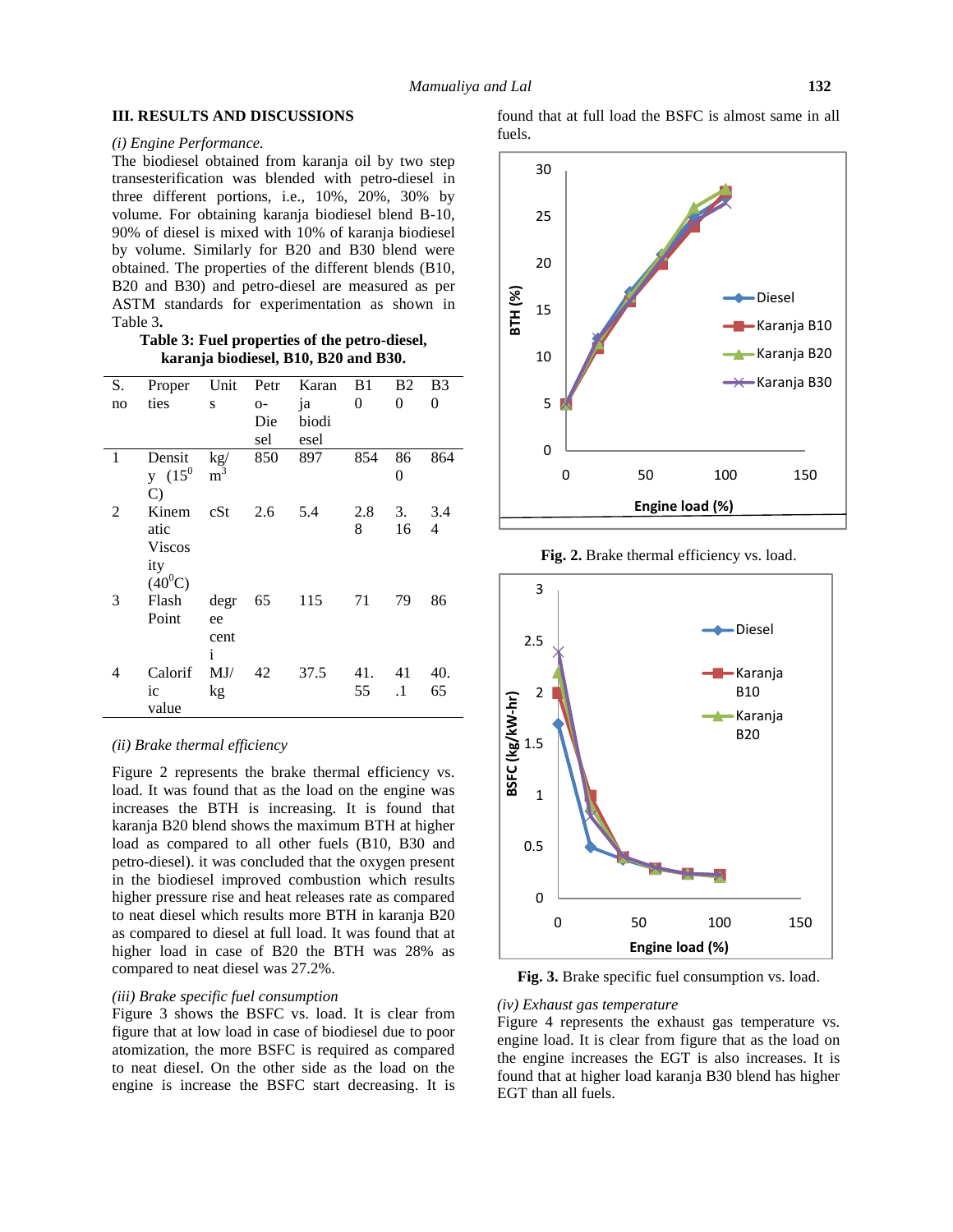It was concluded that oxygen present in the cylinder improves the combustion quality which result in higher peak pressure and heat release rate. Thus higher EGT was found in karanja biodiesel as compared to neat diesel. It is found that at higher load in case of B30 the EGT was 370 °C as compared to neat diesel 330 °C.



**Fig. 4.** Exhaust gas temperatures vs. load.

#### **IV. ENGINE EMISSIONS**

#### *(i) Carbon dioxide*

Figure 5 shows the carbon dioxide vs. load. It is clear from figure that as the load on the engine increases the carbon dioxide increases. It was found that at higher load in case of biodiesel blends the carbon dioxide concentration is decreases n as compared to neat diesel. It was found that at higher load in case of karanja B30 the carbon dioxide was 3.05% as compared neat diesel was 3.5%.

## *(ii) Carbon monoxide*

Figure 6 represents the carbon monoxide vs. load. It is clear from figure that as the load on the engine increases the carbon monoxide concentration decreases. Higher viscosity, density and evaporation energy of biodiesel results in inadequate fuel–air mixing, especially at lower engine speeds and loads which results higher concentration of CO at lower load. On the other side, at higher load oxygen present in the biodiesel enhance the combustion quality which results complete combustion take place inside the cylinder in case of biodiesel as compared to neat diesel.

It was found that at higher load in case of B30 the less concentration was observed as compared to all fuels.



**Fig. 5.** Carbon dioxide vs. load.



**Fig. 6** Carbon monoxide vs. load.

## *(iii) Unburned hydrocarbon*

Figure 7 represents the unburned hydrocarbon vs. load. It is clear from figure as the load in the engine is increases the unburned hydrocarbon decreases. Reduction in over-mixing at lower engine loads due to poor biodiesel volatility.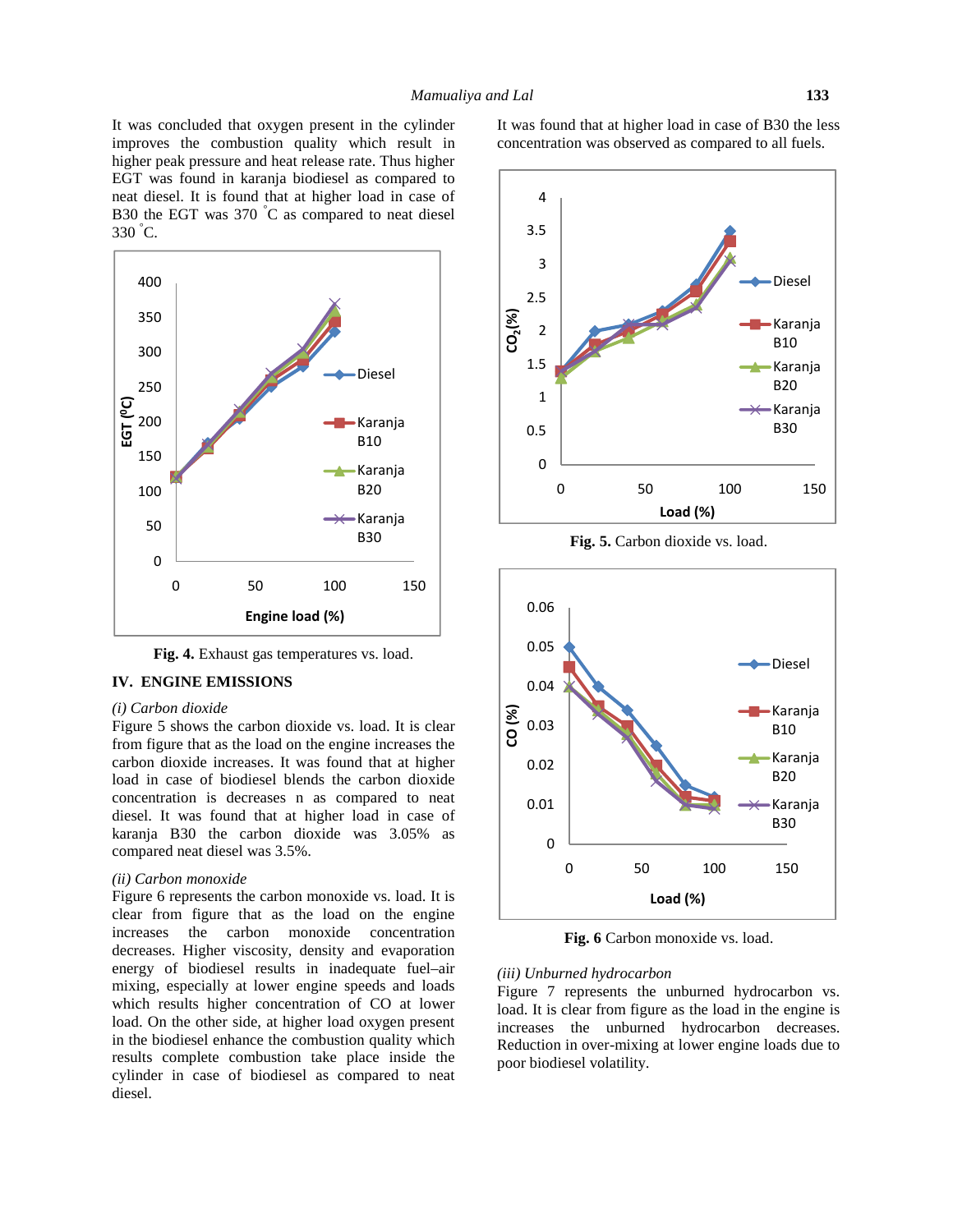(b) Reduction in stoichiometric air requirement owing to fuel-bound oxygen in biodiesel, which enhances diffusion combustion and also increases heat release/gas temperature as compared to mineral diesel. At higher engine loads, oxygen present in biodiesel molecules helps in reduction of HC emissions, when the HC emissions are mainly caused by deficiency of oxygen in the fuel-rich zones. It was found that hydrocarbon is almost similar in case of B20 and neat diesel as compared to all fuels. It was found that in case of B20 blend the oxygen present in the biodiesel improves the combustion which results less hydrocarbon as compared to all fuels.



**Fig. 7.** Hydrocarbons vs. load.

#### *(iv) Oxides of nitrogen*

Figure 8 represent the NOx vs load. It is clear from figure the NOx level increases as the load on the engine is increases. Basically, NOx level depends upon higher temperature and oxygen content. It was found that oxygen present in the biodiesel enhance the combustion which results higher peak pressure and temperature rise inside the cylinder. It was found that at higher load in case of B30 the NOx level was 575ppm as compared to neat diesel was 500ppm. Further, it was concluded that in all blends the NOX level was higher as compared to neat diesel.

#### *(v) Smoke density*

Figure 9 represent the smoke density vs. load. It is clear from figure as the load on the engine increases the smoke density increases. It was found that at full load in case of B30 the smoke density was 38% as compared to neat diesel was 50%. It was found that in all blends the smoke density was low as compared to neat diesel at all loads.



**Fig. 8.** Oxides of nitrogen vs. load.



**Fig. 9.** Smoke density vs. load.

## **IV. CONCLUSIONS**

It was found that karanja is non-edible oil which is available in Rajasthan, India. Karanja oil has potential that can be converted into biodiesel.